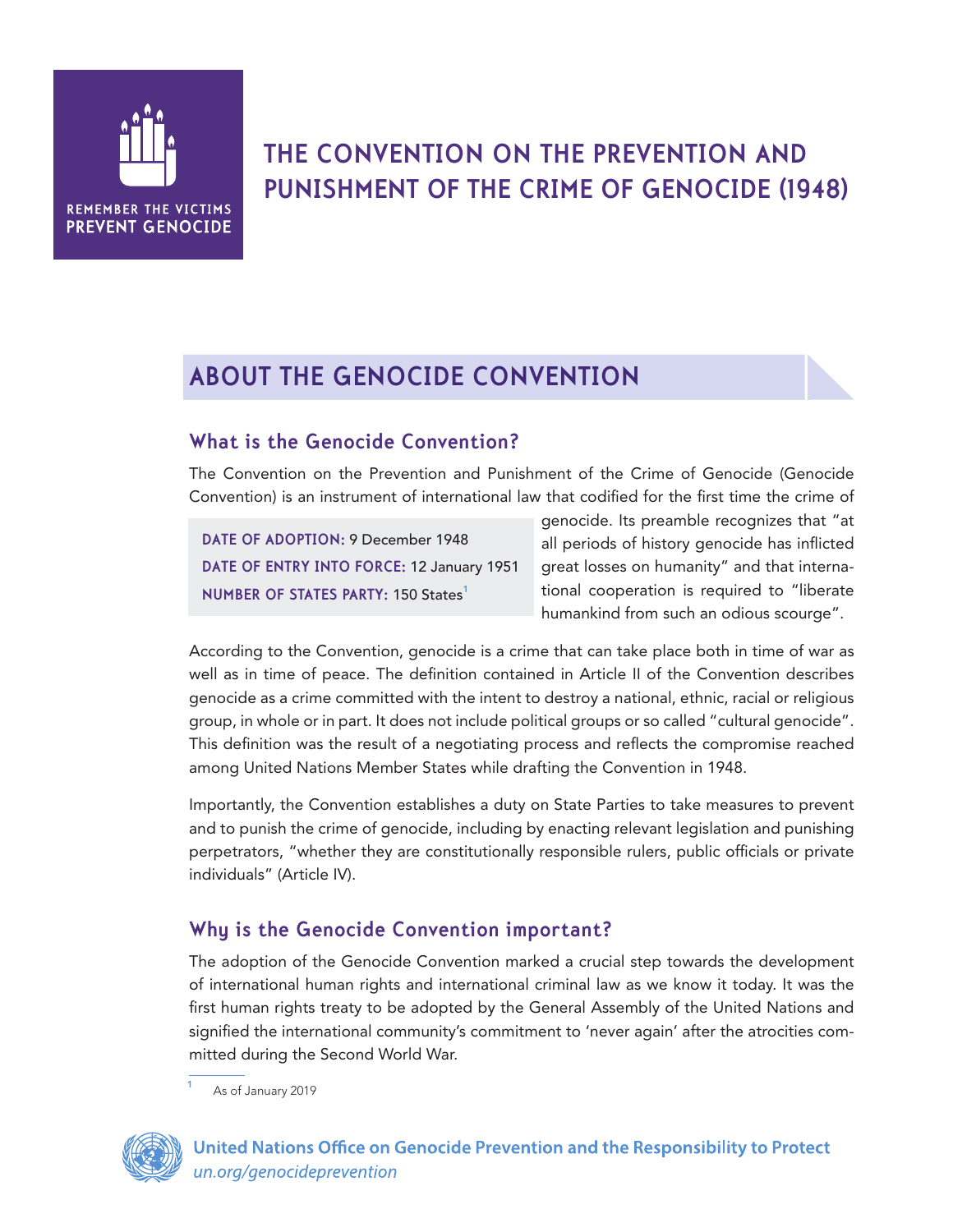

*page 2 of 6*

The definition of the crime of genocide, as set out in the Convention, has been widely adopted at both national and international levels. For example, the verbatim definition has been included in the statute of several international and hybrid tribunals, such as in the respective statutes of the International Criminal Tribunals for the former Yugoslavia and for Rwanda and the Extraordinary Chambers in Cambodia. The same definition was also included in the 1998 Rome Statute of the International Criminal Court (ICC), making genocide one of the international crimes over which the ICC has jurisdiction. In fact, already in 1948, the Genocide Convention had predicted the establishment of such an institution, by determining that accountability for genocide was the jurisdiction not only of the State in whose territory the crime was committed, but also of an "international penal tribunal as may have jurisdiction with respect to those Contracting Parties which shall have accepted its jurisdiction" (Article VI).

The International Court of Justice (ICJ) $^2$  has repeatedly stated that the Convention embodies principles that are part of general customary international law. Among those are the prohibition of genocide, as well as the obligation to prevent and punish genocide. As customary international law, such obligations are binding on all States, whether or not they have ratified the Genocide Convention.

The ICJ has also concluded that the obligation to prevent genocide contained in Article I of the Genocide Convention has an extraterritorial scope. As such, States that have the capacity to influence others have a duty to employ all means reasonably available to them to prevent genocide, including in relation to acts committed outside their own borders.

## **A CALL FOR UNIVERSAL RATIFICATION**

The Genocide Convention has been ratified or acceded to by 150 States. The Special Advisor on the Prevention of Genocide calls upon all Member States that are not yet party to the Genocide Convention, to ratify or accede to it as a matter of priority, so that the Genocide Convention becomes an instrument of universal membership.

#### **Why ratify the Genocide Convention?**

The drafting of the Genocide Convention represented the international community's pledge to work together to prevent and punish the crime of genocide. Ratifying the Convention is an affirmation of this commitment. In addition, considering the impact that the commission of the crime of genocide has on victims, society, nations and on international peace and security overall, ratifying the Genocide Convention demonstrates a commitment to the most fundamental principles of the United Nations.

Ratifying and domesticating the Genocide Convention also provides the basis for action by States to prevent genocide. For example, it can prompt States to set up mechanisms at

According to Article IX of the Genocide Convention, the International Court of Justice is the organ responsible for addressing disputes related to the interpretation, application or fulfillment of the Genocide Convention.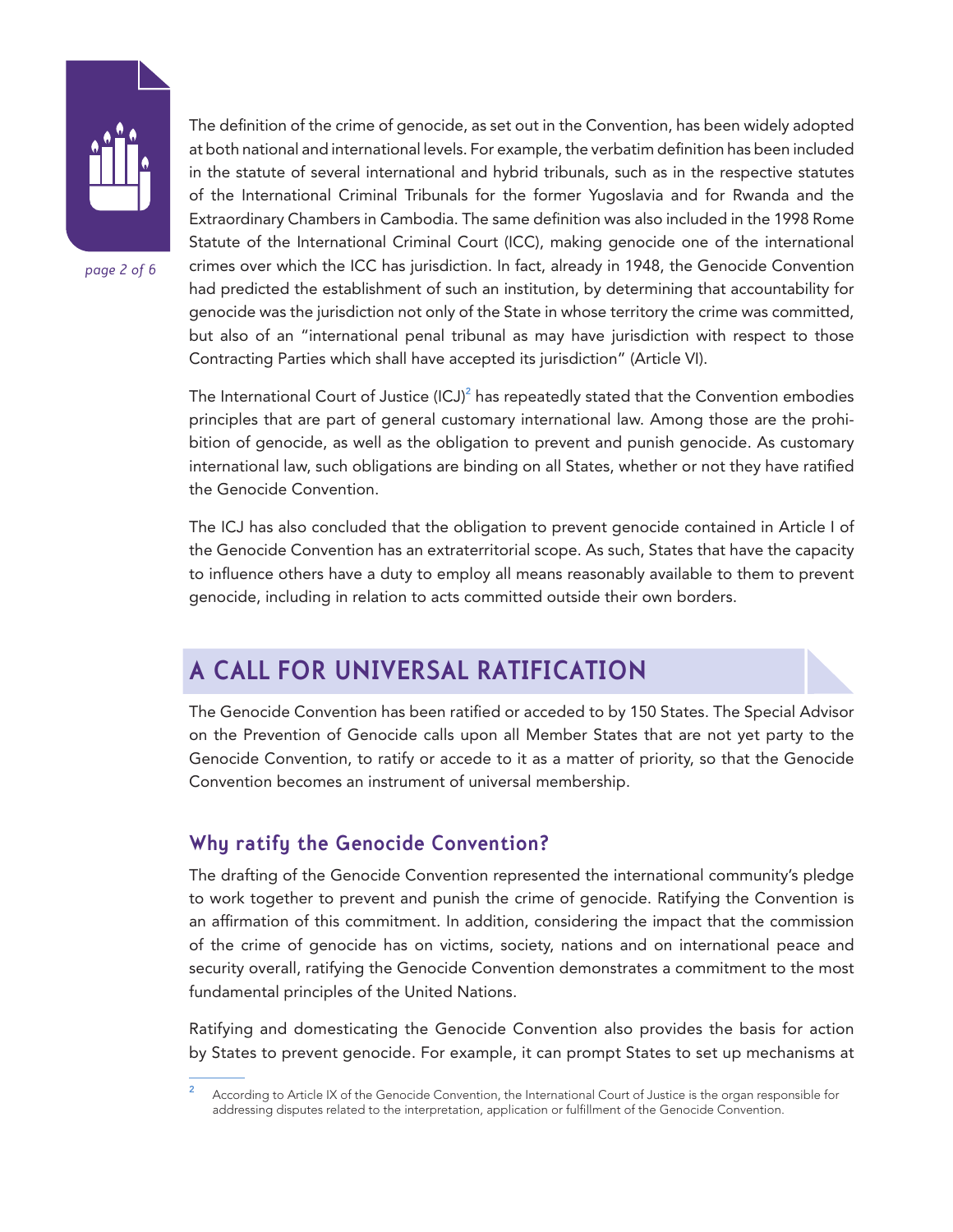

the national level to identify and address risk factors for genocide. History has shown time and again that genocide is a process and that throughout this process there are warning signs that mark the road to genocide. The establishment of national legal and policy tools as well as structures that can identify and address these early warning signs is the first step of prevention.

*page 3 of 6*

Ratifying the Genocide Convention is also a moral obligation towards humanity. It represents a recognition of the responsibility of States towards their populations and shows respect for those who have perished as a result of this crime.

## **Which States have not yet ratified or acceded to the Genocide Convention?**

| <b>AMERICAS</b>             | <b>AFRICA</b>            | <b>ASIA</b>           |
|-----------------------------|--------------------------|-----------------------|
| Dominica                    | Angola                   | Bhutan                |
| Dominican Republic (signed) | Botswana                 | Brunei Darussalam     |
| Grenada                     | Cameroon                 | Indonesia             |
| Guyana                      | Central African Republic | Japan                 |
| Saint Lucia                 | Chad                     | Kiribati              |
| Saint Kitts and Nevis       | Congo                    | Marshall Islands      |
| Suriname                    | Djibouti                 | Micronesia            |
|                             | <b>Equatorial Guinea</b> | (Federated States of) |
|                             | Eritrea                  | Nauru                 |
|                             | Kenya                    | Oman                  |
|                             | Madagascar               | Palau                 |
|                             | Mauritania               | Qatar                 |
|                             | Mauritius                | Samoa                 |
|                             | Niger                    | Solomon Islands       |
|                             | Sao Tome and Principe    | Thailand              |
|                             | Sierra Leone             | Timor-Leste           |
|                             | Somalia                  | Tuvalu                |
|                             | South Sudan              | Vanuatu               |
|                             | Swaziland                |                       |
|                             | Zambia                   |                       |
|                             |                          |                       |

The following 44 United Nations Member States have not yet ratified the Genocide Convention:<sup>3</sup>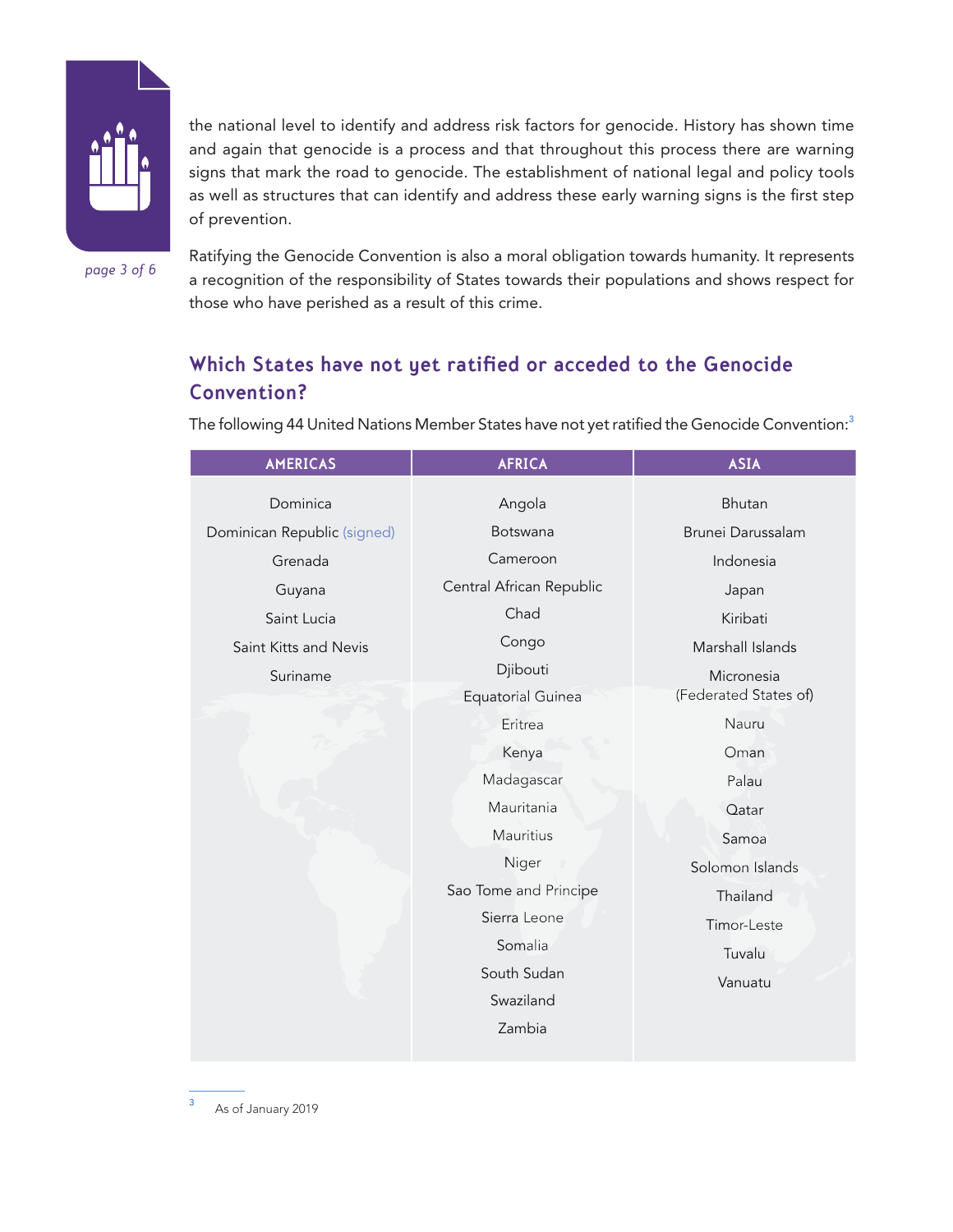

#### *page 4 of 6*

#### **What can be done to support the call?**

#### • For States that are not party to the Genocide Convention, take steps to ratify or accede to it;

- For States that have ratified the Convention, ensure that the provisions of the Convention are domesticated as part of national legislation and that relevant policies and structures are developed for its implementation;
- Encourage other Member States at the United Nations, through human rights mechanisms such as the Universal Periodic Review of the Human Rights Council, regional organisations and other inter-governmental cooperation, to ratify the Convention.

#### **BY CIVIL SOCIETY:**

**BY MEMBER STATES:**

- Raise awareness and disseminate information about the call for universal ratification, the Genocide Convention and the importance of its ratification;
- Advocate with States at the national, regional and international level to take steps to ratify the Convention;
- Advocate with States that have ratified the Convention to domesticate and implement it, including through developing mechanisms and structures for the prevention of genocide.
- Use relevant human rights mechanisms, such as the Universal Periodic Review mechanism, to encourage States to ratify the Convention and to develop policies and structures to prevent genocide.

# **KEY FACTS ABOUT THE GENOCIDE CONVENTION**

#### **DEFINITION OF GENOCIDE IN THE CONVENTION:**

The current definition of Genocide is set out in Article II of the Genocide Convention:

*Genocide means any of the following acts committed with intent to destroy, in whole or in part, a national, ethnical, racial or religious group, as such:*

- *(a) Killing members of the group;*
- *(b) Causing serious bodily or mental harm to members of the group;*
- *(c) Deliberately inflicting on the group conditions of life calculated to bring about its physical destruction in whole or in part;*
- *(d) Imposing measures intended to prevent births within the group;*
- *(e) Forcibly transferring children of the group to another group.*